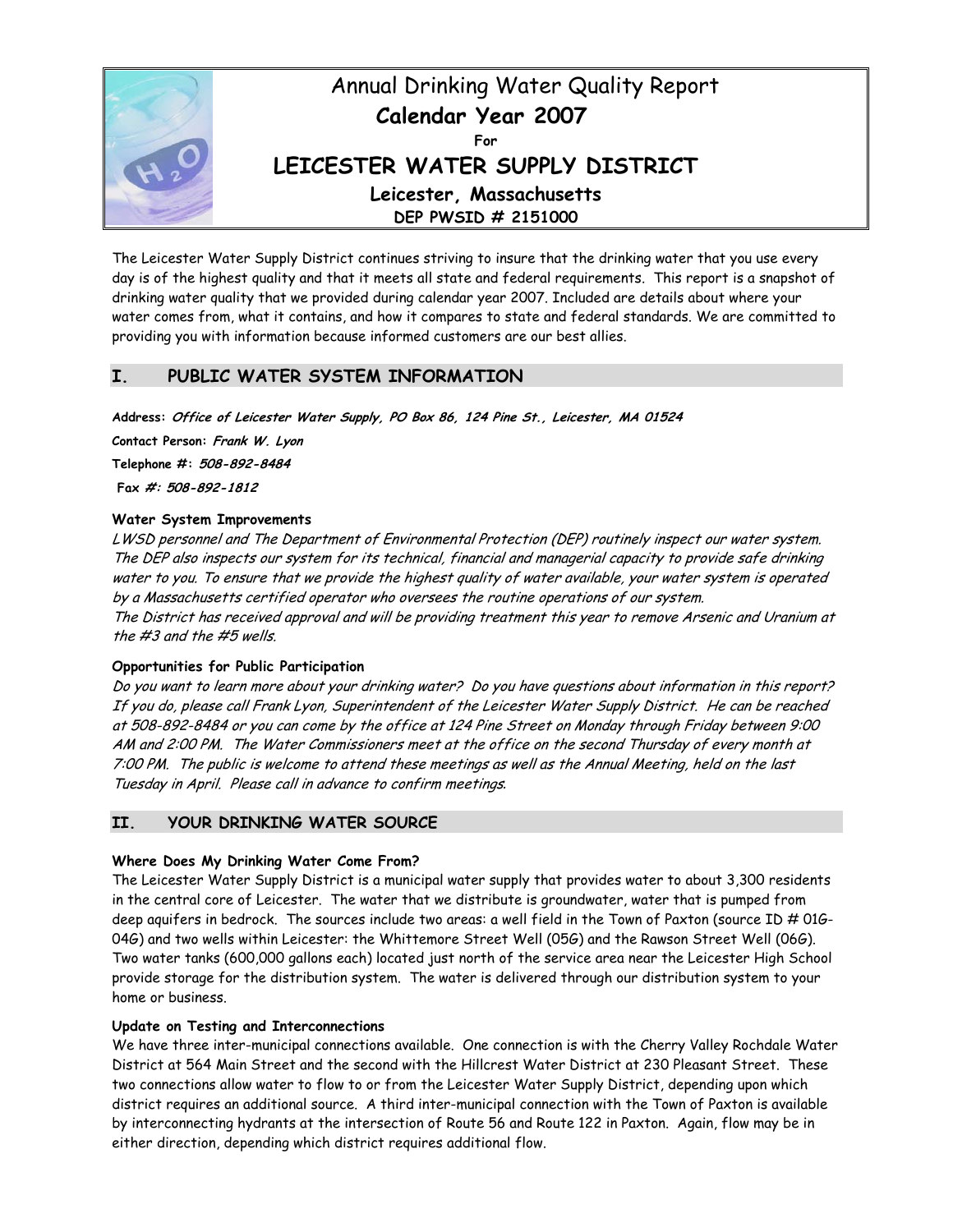## **Is My Water Treated?**

In order to ensure that tap water is safe to drink and in compliance with the Safe Drinking Water Act (SDWA), your water is treated for corrosion control with a blended polyphosphate product that reduces the amount of copper and lead that leaches from your in-house plumbing.

### **Protection of Your Drinking Water**

All of the drinking water that we deliver to you comes from ground water. To ensure the quality of that water, we have protections in place for the land surrounding wellheads and their recharge areas. In 1993, the Leicester Water Supply District, in cooperation with the Town of Leicester Planning Board and the Zoning Board passed a Zoning By-Law to prevent land use activities that may be detrimental to water quality. The Town of Paxton has similar By-Laws that provide wellhead protection to our Paxton wells. **Residents can help protect sources by:** 

- **Practicing good septic system maintenance**
- **Supporting water supply protection initiatives at the next town meeting**
- **Taking hazardous household chemicals to hazardous materials collection days**
- **Contacting the water department or Board of Health to volunteer for monitoring or education outreach to schools**
- **Limiting pesticide and fertilizer use, etc.**

#### **Source Water Assessment Plan**

A Source Water Assessment Plan (SWAP) of the District's water sources was developed by the DEP in 2003. The SWAP report is available at LWSD's office for your review. For more information, call Frank Lyon at 508- 892-8484.

# **III. SUBSTANCES FOUND IN TAP WATER**

Drinking water, including bottled water, may reasonably be expected to contain at least small amounts of some contaminants. The presence of contaminants does not necessarily indicate that water poses a health risk. More information about contaminants and potential health effects can be obtained by calling the EPA's Safe Drinking Water Hotline (800-426-4791).

Some people may be more vulnerable to contaminants in drinking water than the general population. Immunocompromised persons such as persons with cancer undergoing chemotherapy, persons who have undergone organ transplants, people with HIV/AIDS or other immune system disorders, some elderly, and some infants can be particularly at risk from infections. These people should seek advice about drinking water from their health care providers. The EPA and Centers for Disease Control and Prevention (CDC) guidelines on lowering the risk of infection by cryptosporidium and other microbial contaminants are available from the Safe Drinking Water Hotline (800-426-4791).

The sources of drinking water (both tap water and bottled water) include rivers, lakes, streams, ponds, reservoirs, springs, and wells. As water travels over the surface of the land or through the ground, it dissolves naturally-occurring minerals, and in some cases, radioactive material, and can pick up substances resulting from the presence of animals or from human activity.

Contaminants that may be present in source water include:

**Microbial contaminants** -such as viruses and bacteria, which may come from sewage treatment plants, septic systems, agricultural livestock operations, and wildlife.

**Inorganic contaminants** -such as salts and metals, which can be naturally-occurring or result from urban stormwater runoff, industrial, or domestic wastewater discharges, oil and gas production, mining, and farming.

**Pesticides and herbicides** -which may come from a variety of sources such as agriculture, urban stormwater runoff, and residential uses.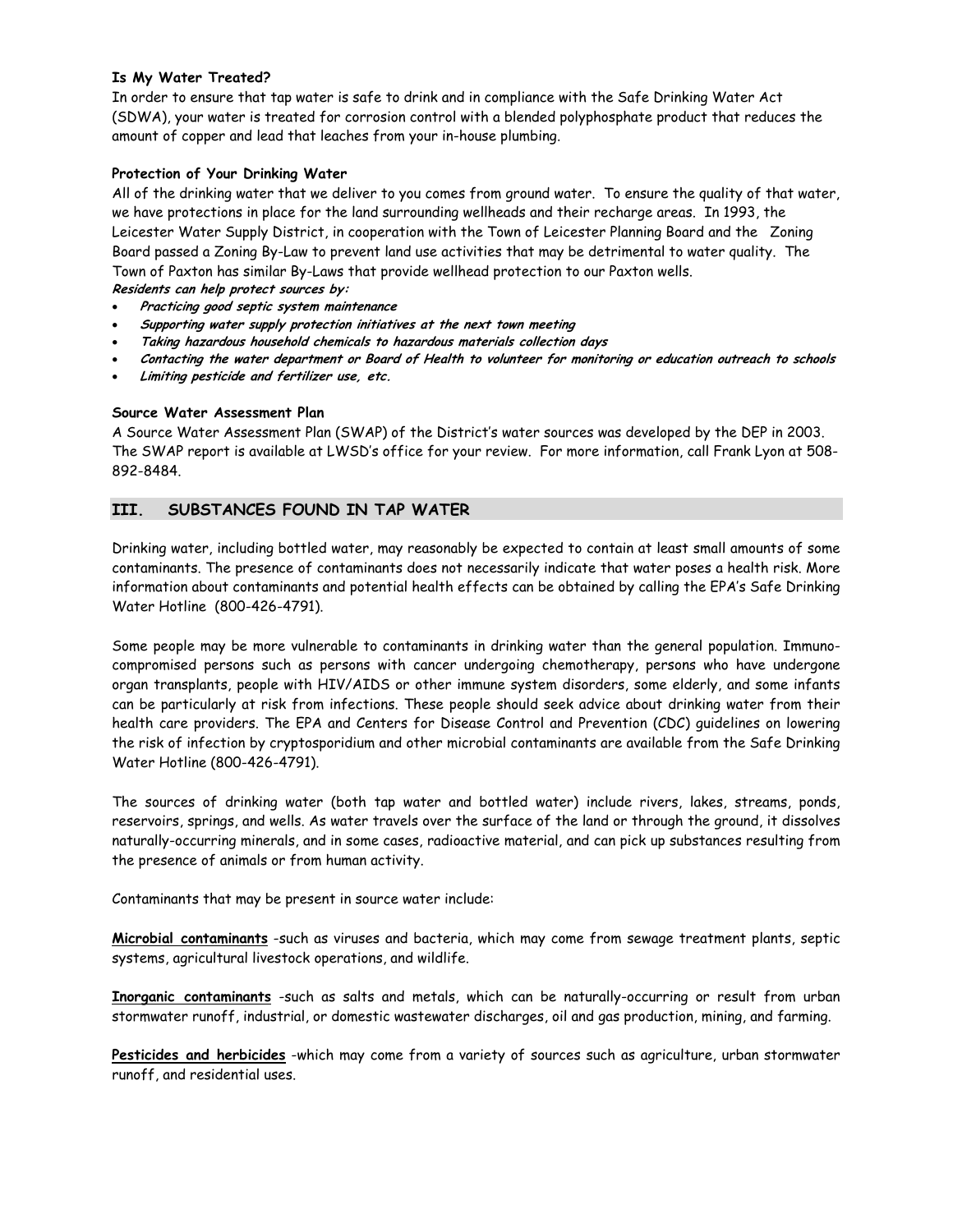**Organic chemical contaminants** -including synthetic and volatile organic chemicals, which are by-products of industrial processes and petroleum production, and can also come from gas stations, urban stormwater runoff, and septic systems.

**Radioactive contaminants** -which can be naturally occurring or be the result of oil and gas production and mining activities.

In order to ensure that tap water is safe to drink, the Department of Environmental Protection (DEP) and U.S. Environmental Protection Agency (EPA) prescribe regulations that limit the amount of certain contaminants in water provided by public water systems. The Food and Drug Administration (FDA) and Massachusetts Department of Public Health (DPH) regulations establish limits for contaminants in bottled water that must provide the same protection for public health.

# **IV. IMPORTANT DEFINITIONS**

**Maximum Contaminant Level (MCL)** – The highest level of a contaminant that is allowed in drinking water. MCLs are set as close to the MCLGs as feasible using the best available treatment technology.

**Maximum Contaminant Level Goal (MCLG)** –The level of a contaminant in drinking water below which there is no known or expected risk to health. MCLGs allow for a margin of safety.

**Maximum Residual Disinfectant Level (MRDL) --** The highest level of a disinfectant (chlorine, chloramines, chlorine dioxide) allowed in drinking water. There is convincing evidence that addition of a disinfectant is necessary for control of microbial contaminants.

**Maximum Residual Disinfectant Level Goal (MRDLG)** -- The level of a drinking water disinfectant (chlorine, chloramines, chlorine dioxide) below which there is no known of expected risk to health. MRDLG's do not reflect the benefits of the use of disinfectants to control microbial contaminants.

**Treatment Technique (TT)** – A required process intended to reduce the level of a contaminant in drinking water.

**Action Level (AL)** – The concentration of a contaminant, which, if exceeded, triggers treatment or other requirements that a water system must follow.

**90th Percentile** – Out of every 10 homes sampled, 9 were at or below this level.

**Secondary Maximum Contaminant Level (SMCL)** – These standards are developed to protect the aesthetic qualities of drinking water and are not health based.

**Massachusetts Office of Research and Standards Guideline (ORSG)** – This is the concentration of a chemical in drinking water, at or below which, adverse health effects are unlikely to occur after chronic (lifetime) exposure. If exceeded, it serves as an indicator of the potential need for further action.

- ppm = parts per million, or milligrams per liter (mg/l)
- ppb = parts per billion, or micrograms per liter (ug/l)
- ppt = parts per trillion, or nanograms per liter
- pCi/l = picocuries per liter (a measure of radioactivity)
- NTU = Nephelometric Turbidity Units
- ND = Not Detected
- $N/A$  = Not Applicable

mrem/year = millimrems per year (a measure of radiation absorbed by the body)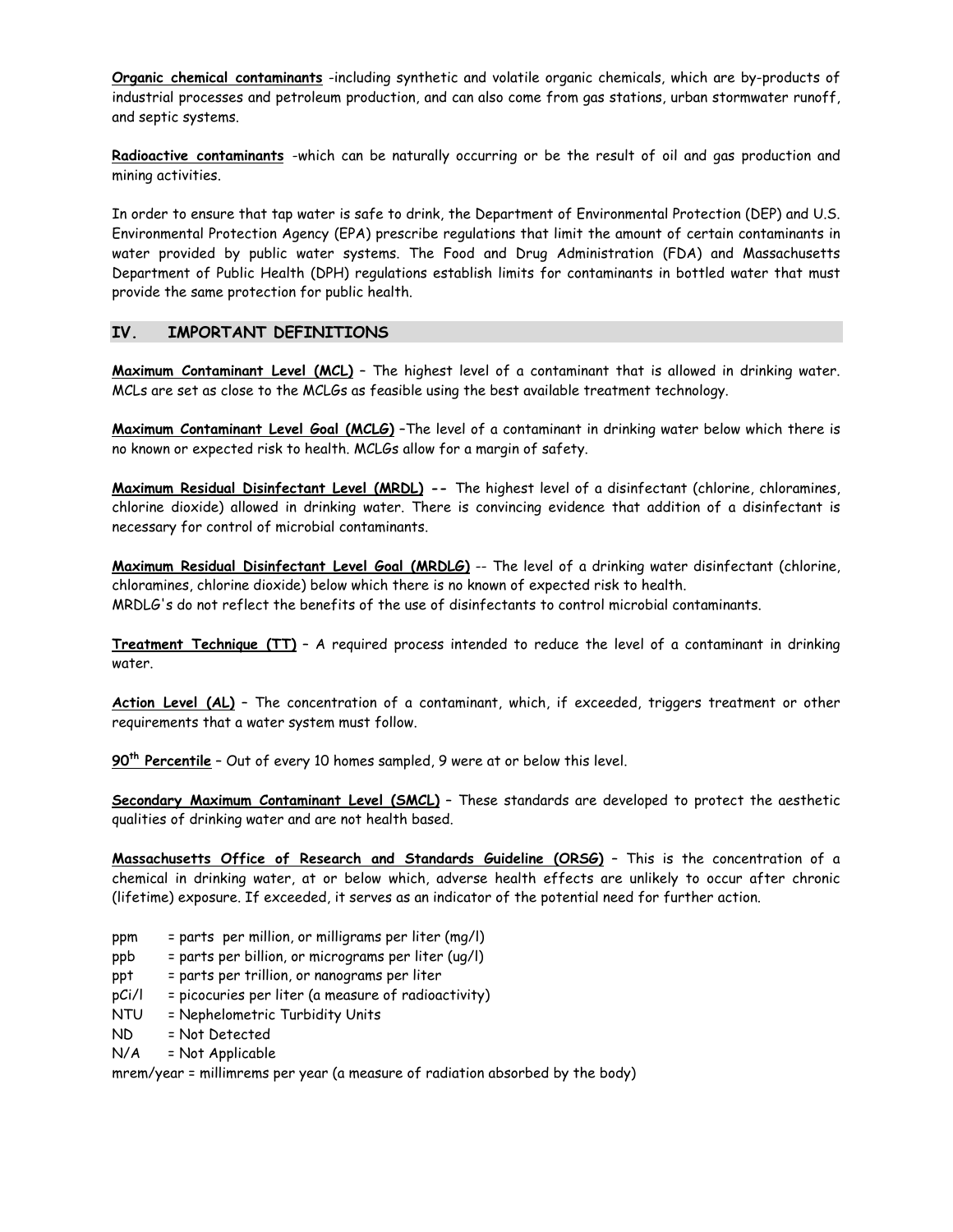# **V. WATER QUALITY TESTING RESULTS**

#### **What Does This Data Represent?**

The water quality information presented in the table(s) are from the most recent round of testing done in accordance with the regulations. All data shown was collected during the last calendar year unless otherwise noted in the table(s).

Asbestos has not been required to be sampled for in this water district for some years.

|                 | Date(s)<br>Collected | 90TH<br>percentile | <b>Action</b><br>Level | <b>MCLG</b> | # of<br>sites<br>sampled | # of sites<br>above Action<br>Level | <b>Violation</b><br>(Y/N) | Possible Source of Contamination                                                                             |
|-----------------|----------------------|--------------------|------------------------|-------------|--------------------------|-------------------------------------|---------------------------|--------------------------------------------------------------------------------------------------------------|
| Lead<br>(ppb)   | 09/24/07             |                    | 15                     | 15          | 10                       | Ο                                   | N                         | Corrosion of household plumbing<br>systems; Erosion of natural deposits                                      |
| Copper<br>(ppm) | 09/24/07             | 0.3                | 1.3                    | 1.3         | 10                       | ٥                                   | N                         | Corrosion of household plumbing<br>systems; Erosion of natural deposits;<br>Leaching from wood preservatives |

Consistently low values for lead & copper have earned a reduction in DEP required testing for Leicester Water Supply District for this category. The frequency of testing for lead & copper is now once every 3 years. The next scheduled monitoring for this category is in Qtr. 3 of 2007.

| Highest # Positive<br>in a month   |  | <b>MCL</b> | <b>Violation</b><br><b>MCLG</b><br>(Y/N) |   | Possible Source of Contamination     |  |
|------------------------------------|--|------------|------------------------------------------|---|--------------------------------------|--|
| <b>Total Coliform</b>              |  |            |                                          | N | Naturally present in the environment |  |
| <b>Fecal Coliform or</b><br>E.coli |  | $\star$    |                                          | N | Human and animal fecal waste         |  |

\* Compliance with the Fecal Coliform/E.coli MCL is determined upon additional repeat testing.

| <b>Regulated Contaminant</b>                                                                  | Date(s)<br>Collected                         | <b>Highest</b><br>Detect | Range<br>Detected | <b>Highest</b><br>Average | <b>MCL</b><br>or<br><b>MRDL</b>                                                                              | MCLG or<br><b>MRDLG</b>                                                                                               | Violation<br>(Y/N) | Possible Source(s) of<br>Contamination                                                                     |  |  |
|-----------------------------------------------------------------------------------------------|----------------------------------------------|--------------------------|-------------------|---------------------------|--------------------------------------------------------------------------------------------------------------|-----------------------------------------------------------------------------------------------------------------------|--------------------|------------------------------------------------------------------------------------------------------------|--|--|
| Inorganic<br><b>Contaminants</b>                                                              |                                              |                          |                   |                           |                                                                                                              |                                                                                                                       |                    |                                                                                                            |  |  |
| Arsenic (ppb)                                                                                 | Qtr 1/07<br>Qtr 2/07<br>Qtr 3/07<br>Qtr 4/07 | 19<br>19<br>12<br>18     | $0 - 19$          | 18                        | 10<br>Public notification of these occurrences<br>were distributed on 4/6/07, 6/6/07,<br>11/8/07, & 12/31/07 | Frosion of natural<br>deposits; runoff<br>from orchards;<br>runoff from glass<br>and electronics<br>production wastes |                    |                                                                                                            |  |  |
| Nitrate (ppm)                                                                                 | 05/31/07                                     | 4.4                      | $0 - 4.4$         | N/A                       | 10                                                                                                           | 10                                                                                                                    | N                  | Runoff from<br>fertilizer use:<br>leaching from septic<br>tanks; sewage;<br>erosion of natural<br>deposits |  |  |
| Nitrite (ppm)                                                                                 | 06/07/07                                     | <b>ND</b>                |                   |                           | 1                                                                                                            | $\mathbf{1}$                                                                                                          | N                  | Runoff from<br>fertilizer use:<br>leaching from septic<br>tanks; sewage;<br>erosion of natural<br>deposits |  |  |
| <b>Volatile Organic</b><br>Contaminants<br>No regulated VOC's were detected in the 2007 test. |                                              |                          |                   |                           |                                                                                                              |                                                                                                                       |                    |                                                                                                            |  |  |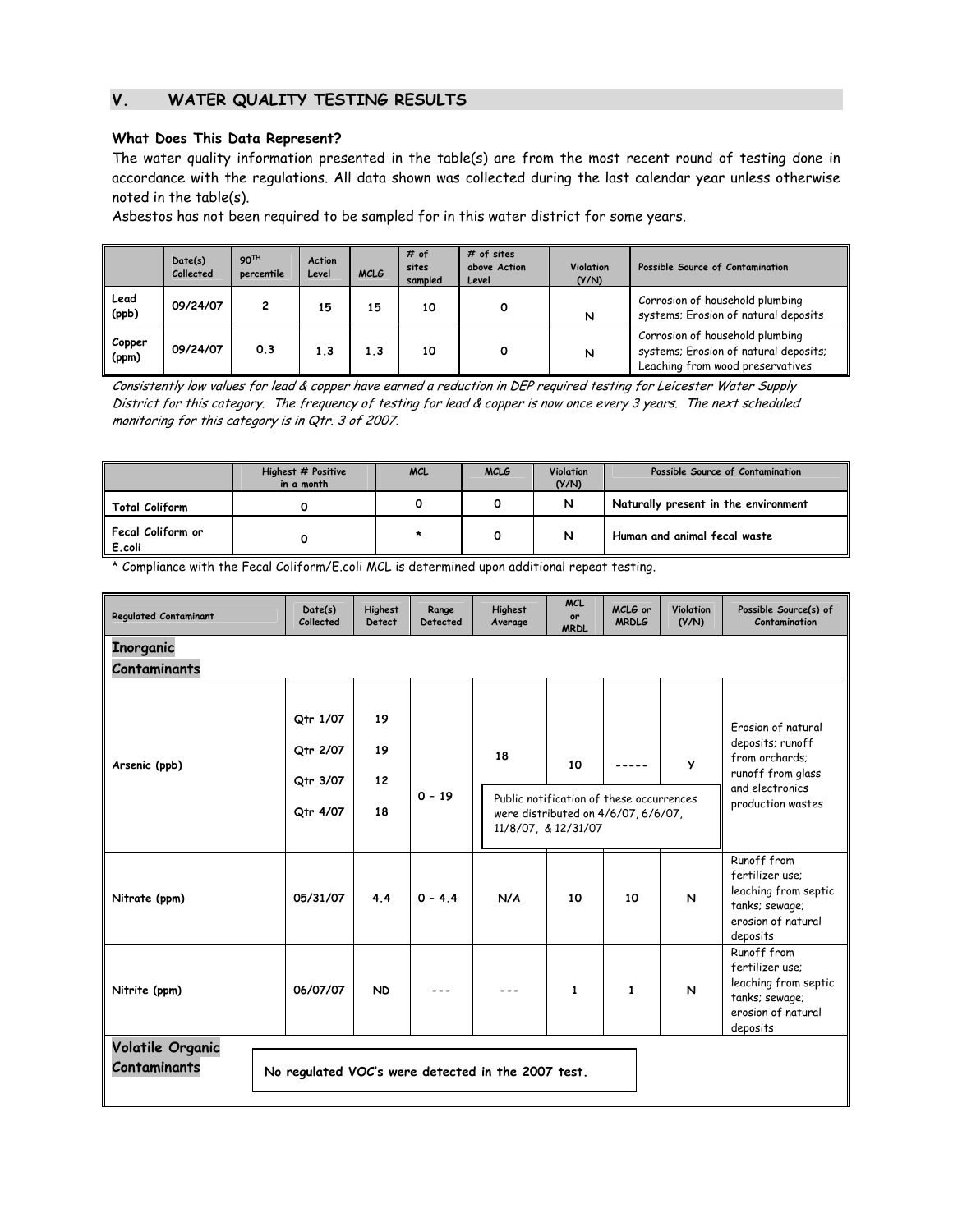| <b>Radioactive Contaminants</b>               |      |     |             |     |    |   |   |                                           |  |
|-----------------------------------------------|------|-----|-------------|-----|----|---|---|-------------------------------------------|--|
| Gross Alpha (pCi/l)<br>(minus<br>uranium)     | 2007 | 7.0 | $0 - 7.0$   | 7.0 | 15 | 0 | N | Erosion of natural<br>deposits            |  |
| GrossBeta/photon emmiters<br>(pCi/L)          | 2003 | 23  | $12 - 23$   | 16  | 50 | 0 | N | Decay of natural and<br>man-made deposits |  |
| Radium 226 & 228 (pCi/L)<br>(combined values) | 2007 | 1.6 | $1.1 - 1.6$ | 1.6 | 5  | 0 | N | Erosion of natural<br>deposits            |  |
| Uranium (ppb)                                 | 2007 | 18  | $9.6 - 18$  | 18  | 30 | 0 | N | Erosion of natural<br>deposits            |  |

▲The MCL for beta particles is 4 mrem/year. EPA considers 50 pCi/L to be the level of concern for beta particles.

Unregulated contaminants are those for which EPA has not established drinking water standards. The purpose of unregulated contaminant monitoring is to assist EPA in determining their occurrence in drinking water and whether future regulation is warranted.

| Unregulated Contaminant             | Date(s)<br>Collected | Result or<br>Range<br>Detected | Average<br>Detected |      | <b>ORSG</b> | Possible Source |
|-------------------------------------|----------------------|--------------------------------|---------------------|------|-------------|-----------------|
| <b>Inorganic Contaminants</b>       |                      | No requirement to test in 2007 |                     |      |             |                 |
| Sodium (ppm)                        | 05/13/07             | 18                             | 18                  | none | 20          | Natural sources |
| Radiological<br><b>Contaminants</b> |                      |                                |                     |      |             |                 |
| Radon (pCi/L)                       | 05/31/08             | 9,900                          |                     | ---- | 10,000      | Natural sources |

# **VI. COMPLIANCE WITH DRINKING WATER REGULATIONS**

#### **Does My Drinking Water Meet Current Health Standards?**

We are committed to providing you with the best water quality available.

The District is pleased to report that Radioactive Contaminants that previously presented problems have continued to be in conformance throughout 2007.

Arsenic treatment.

-The #3 well was taken off line in May 2007 until treatment becomes available. This is the well that had tested highest for this contaminant.

-The LWSD received approval the design for treatment on December 17, 2007 for the #2 and #3 wells.

-We are currently supplying water from the Jim Dandy well (03G) and the #1 well (01G) which have no Arsenic issues.

-The #2 well (02G) will be piped to the treatment facilities at the #3 (03G) well once the facility is built.

-The #5 well (06G) is currently under design for Arsenic removal with an expected completion of the construction by late fall 2008.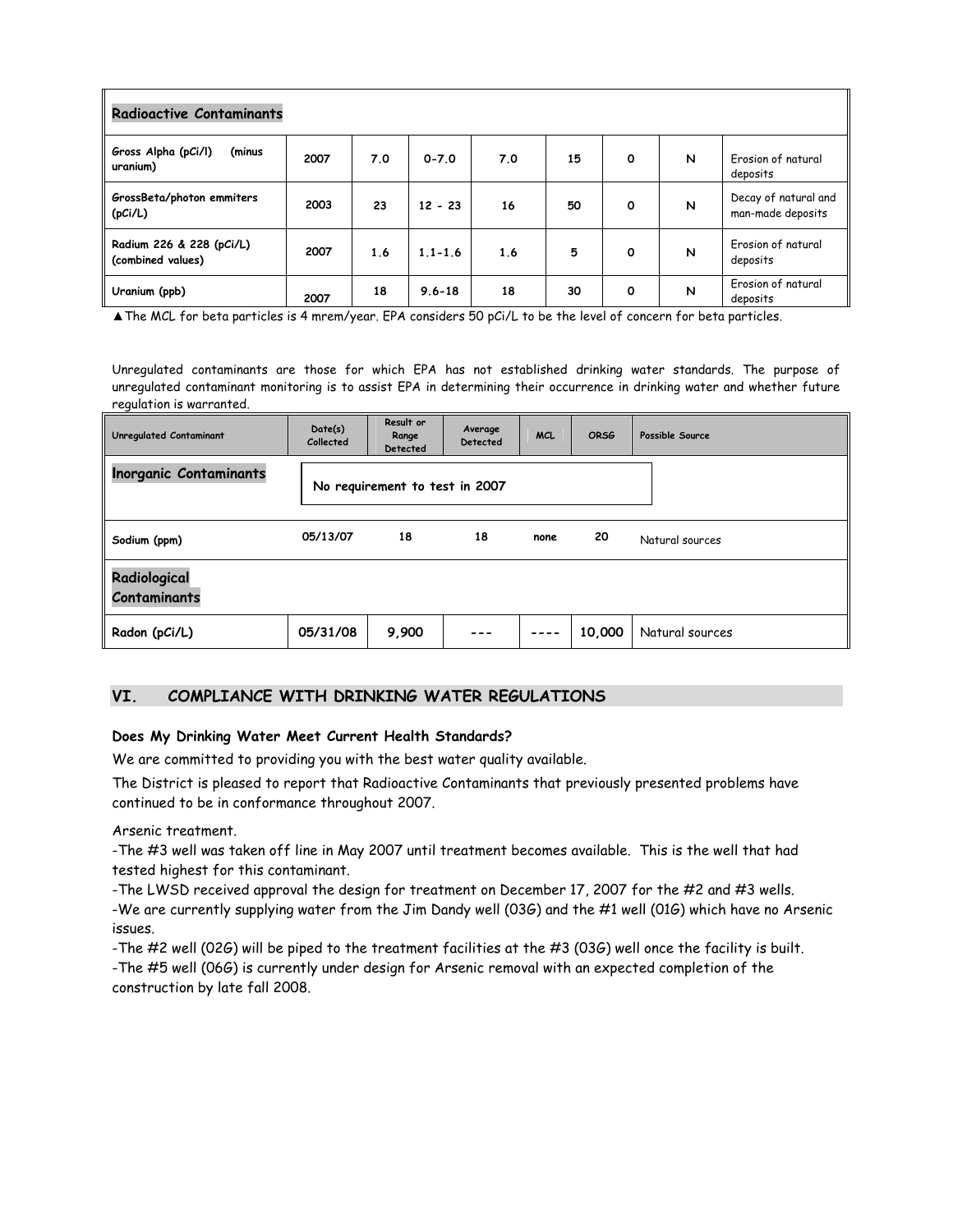#### **Health Effects Statements**

**Arsenic –** Some people who drink water containing arsenic in excess of the MCL over many years could experience skin damage or problems with their circulatory system, and may have an increased risk of getting cancer.

**Alpha emitters -** Certain minerals are radioactive and may emit a form of radiation known as alpha radiation. Some people who drink water containing alpha emitters in excess of the MCL over many years may have an increased risk of getting cancer.

**Uranium -** Some people who drink water containing uranium in excess of the MCL over many years may have an increased risk of getting cancer and kidney toxicity.

**Radon** is a radioactive gas that you cannot see, taste, or smell. It is found throughout the U.S. Radon can move up through the ground and into a home through cracks and holes in the foundation. Radon can build up to high levels in all types of homes. Radon can also get into indoor air when released from tap water from showering, washing dishes, and other household activities. Compared to radon entering the home through soil, radon entering the home through tap water will in most cases be a small source of radon in indoor air. Radon is a known human carcinogen. Breathing air containing radon can lead to lung cancer. Drinking water containing radon can lead to lung cancer. Drinking water containing radon may also cause increase risk of stomach cancer. If you are concerned about radon in your home, test the air in your home. Testing is inexpensive and easy. Fix your home if the level of radon in your air is 4 picocuries per liter of air (pCi/l) or higher. There are simple ways to fix a radon problem that aren't too costly. For additional information, call the Massachusetts Department of Public Health, Radon Program at 413-586-7525 or call EPA's Radon Hotline (800-SOS-RADON).

## **VII. EDUCATIONAL INFORMATON**

#### **Cross Connections**

A cross connection is an actual or potential connection between potable and non-potable water supplies where contamination of the potable water supply could occur. Cross connections are physical connections that potentially allow water to backflow from the non-potable system to the potable system.

At residential dwellings, potential sources of contamination to a water system are garden hoses (hose bibs) and irrigation systems. If the potable system were to experience a reduction in pressure (during fire fighting, water main breaks, and to a lesser extent during normal operations), water in a garden hose or irrigation system (and any contamination present such as lawn chemicals) may be fed back into the potable system. Therefore, the HILLCREST WATER DISTRICT and the LWSD requests the use of siphon breaks or backflow prevention devices on all hose bibs and irrigation systems to reduce the potential of backflow to our water system. Devices for hose bibs are available at your local hardware stores for approximately \$5.00.

Commercial and industrial users are required to monitor and test their backflow prevention devices on a regular basis